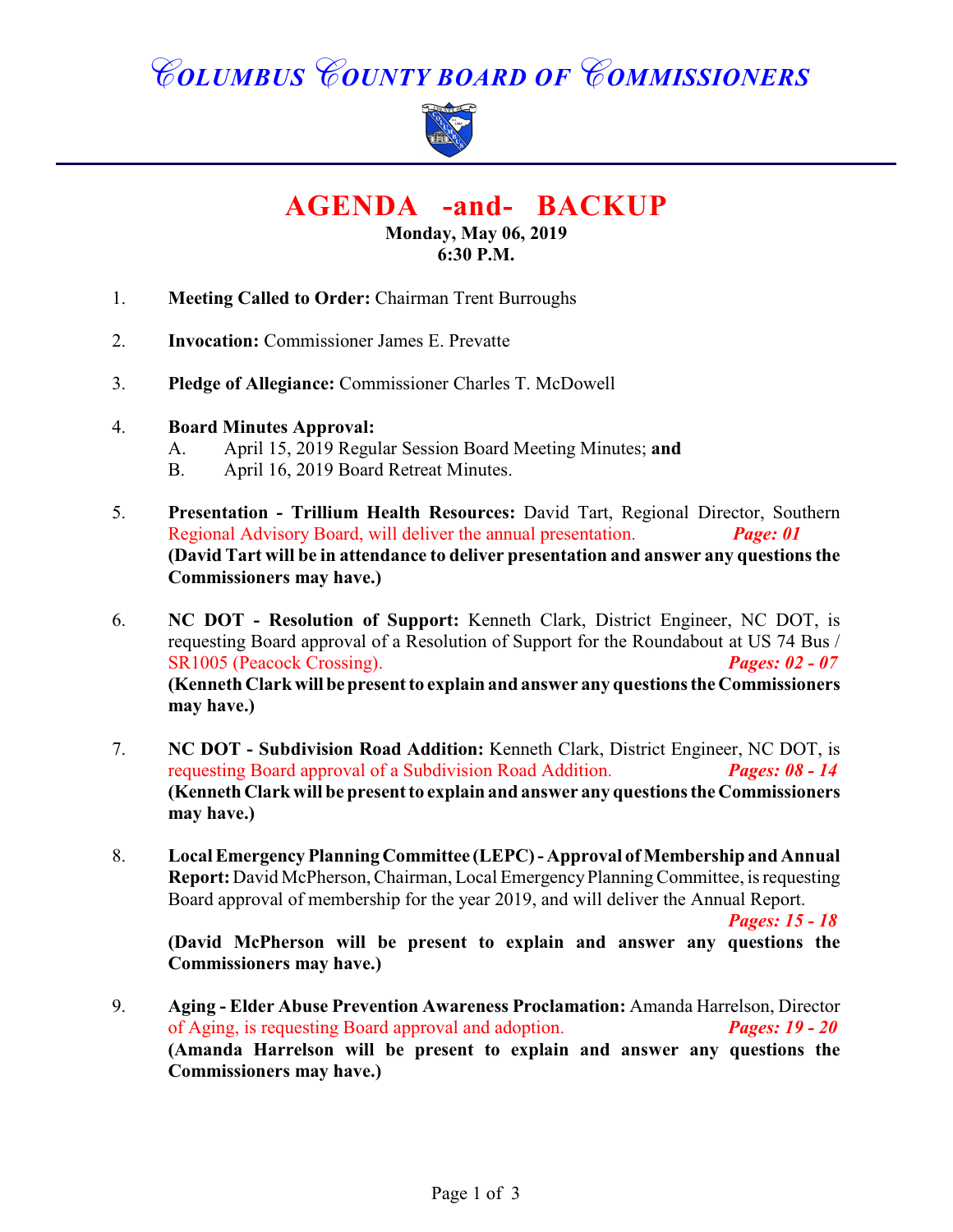- 10. **Proclamation Motorcycle Safety Awareness Month Proclamation May 2019:** Will McCulloch, President of the Concerned Bikers Association-Columbus County Chapter, is requesting Board approval and adoption. *Pages: 21 - 22* **(Will McCulloch and/or Angela Norris will be present to explain and answer any questions the Commissioners may have.)**
- 11. **Finance Audit Contract:** Bobbie Faircloth, Finance Director, is requesting Board approval of the Audit Contact and Engagement Letter. *Pages: 23 - 38* **(Bobbie Faircloth will be present to explain and answer any questions the Commissioners may have.)**
- 12. **Veterans Departmental Update:** Kim Sellers, Columbus County Veterans Director, will deliver a Departmental Update. *Pages: 39 - 41* **(Kim Sellers, Veterans Director, will be present to deliver update and answer any questions the Commissioners may have.)**
- 13. **Tax Re-appointment of Tax Administrator and Deputy Tax Administrator:** Needom Hughes, IV, Tax Administrator, is requesting re-appointment. *Page: 42*  **(Needom Hughes will be present to explain and answer any questions the Commissioners may have.)**
- 14. **Governing Body Resolution of Support for Natural Gas:** Chairman Trent Burroughs is requesting Board approval of a Resolution of Support for Natural Gas. *Pages: 43 - 47* **(Chairman Burroughs will be present to explain and answer any questions the Commissioners may have.)**
- 15. **Appointments - Region 0 (COG) Aging Advisory Council:** Jane Jones, Cape Fear Council of Governments, is requesting the Board to appoint members to this Council that will attend. *Pages: 48 - 49*

**(Chairman Burroughs will be in attendance to explain and answer any questions the Commissioners may have.)**

## **RECESS REGULAR SESSION and enter into COMBINATION MEETING of COLUMBUS COUNTY WATER and SEWER DISTRICTS I, II, III, IV and V BOARD MEETING:**

16. **Columbus County Water and Sewer Districts I, II, III, IV and V - Approval of Board Meeting Minutes:**

April 15, 2019 **Combination Meeting** of Columbus County Water and Sewer Districts I, II, III, IV and V Board Meeting **(5 sets)**

17. **Columbus County Water and Sewer District II - Award of Low Bid and Contract for Helena Chemical Project:** Harold Nobles, Public Utilities Director, is requesting Board approval of the low bid from Frank Horne Construction, and approval for Amanda Prince, Attorney, and Michael Stephens, Manager, to review and execute the contract.

*Pages: 50 - 51*

**(Harold Nobles will be present to explain and answer any questions the Commissioners may have.)**